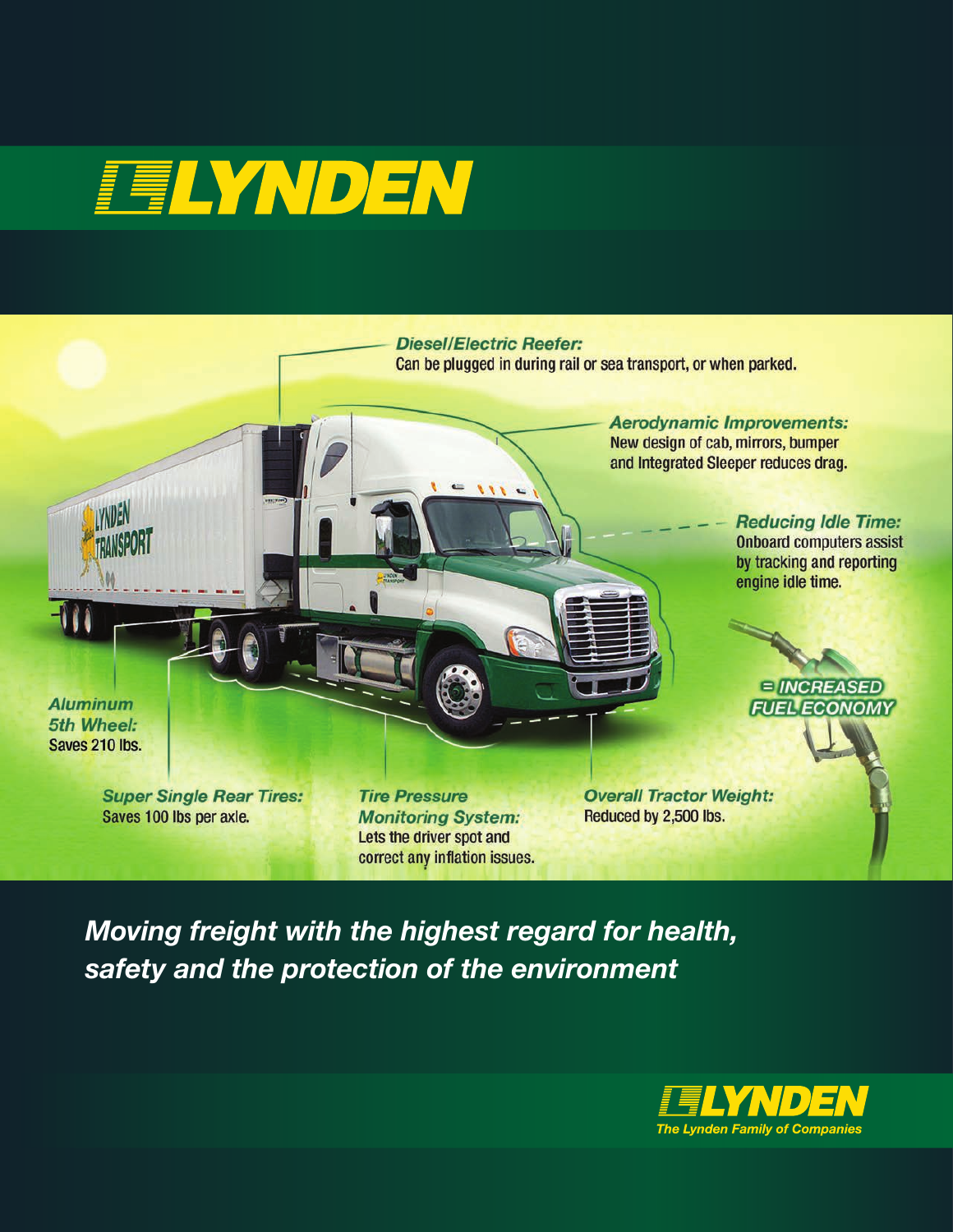

## **Environmental Stewardship**

Lynden strives to operate in the most efficient manner with the highest regard for the health and safety of our employees and protection of the environment. We pledge to manage our business in accordance with the following principles, to the greatest extent feasible:

- Meet or exceed requirements of applicable environmental laws and regulations.
- Maintain a commitment to continual improvement in environmental performance with consideration given to environmental aspects and including areas not subject to regulation.
- Consider the long-term and overall environmental impact of our choices. Aim to strike the optimum balance between the environment and the long-term viability of our business.
- Prevent pollution and protect the land, air and water by maximizing efficiency, operating safely and responsibly, striving for cleaner processes, and guarding against accidents and avoidable pollution.
- Make the environment a priority by encouraging and actively supporting employees in their daily efforts to achieve and surpass environmental compliance obligations and improve environmental performance.
- Provide employees with an environmentally friendly workplace, clear expectations regarding environmental requirements, and the necessary training to perform their jobs in compliance with environmental regulations.
- Inform employees, contractors, partners, government agencies, and the public of our environmental policy

and relevant environmental aspects of our operations. Openly listen, consult, and respond to their concerns.

- Establish, monitor, and periodically review environmental objectives and targets.
- Make appropriate resources available to implement this policy.

## **Efficiency**

Lynden has always worked to increase efficiencies by continually refining our processes and equipment.

- New equipment: Lynden has purchased newer more efficient tractors with ultra-efficient diesel engines. These tractors meet and exceed the EPA SmartWay voluntary specifications for heavy-duty trucks, dramatically improving fuel economy and reducing emissions. They are considered the most fuel-efficient trucks on the market. 90% of our equipment is less than 5 years old and 100% is equipped to meet new emission standards.
- Intermodal transport: Lynden companies work together, and in addition with partners such as TOTE and the Alaska Railroad, to move freight as efficiently as possible to and from Alaska.
- Dual loads are pulled whenever possible to reduce trips.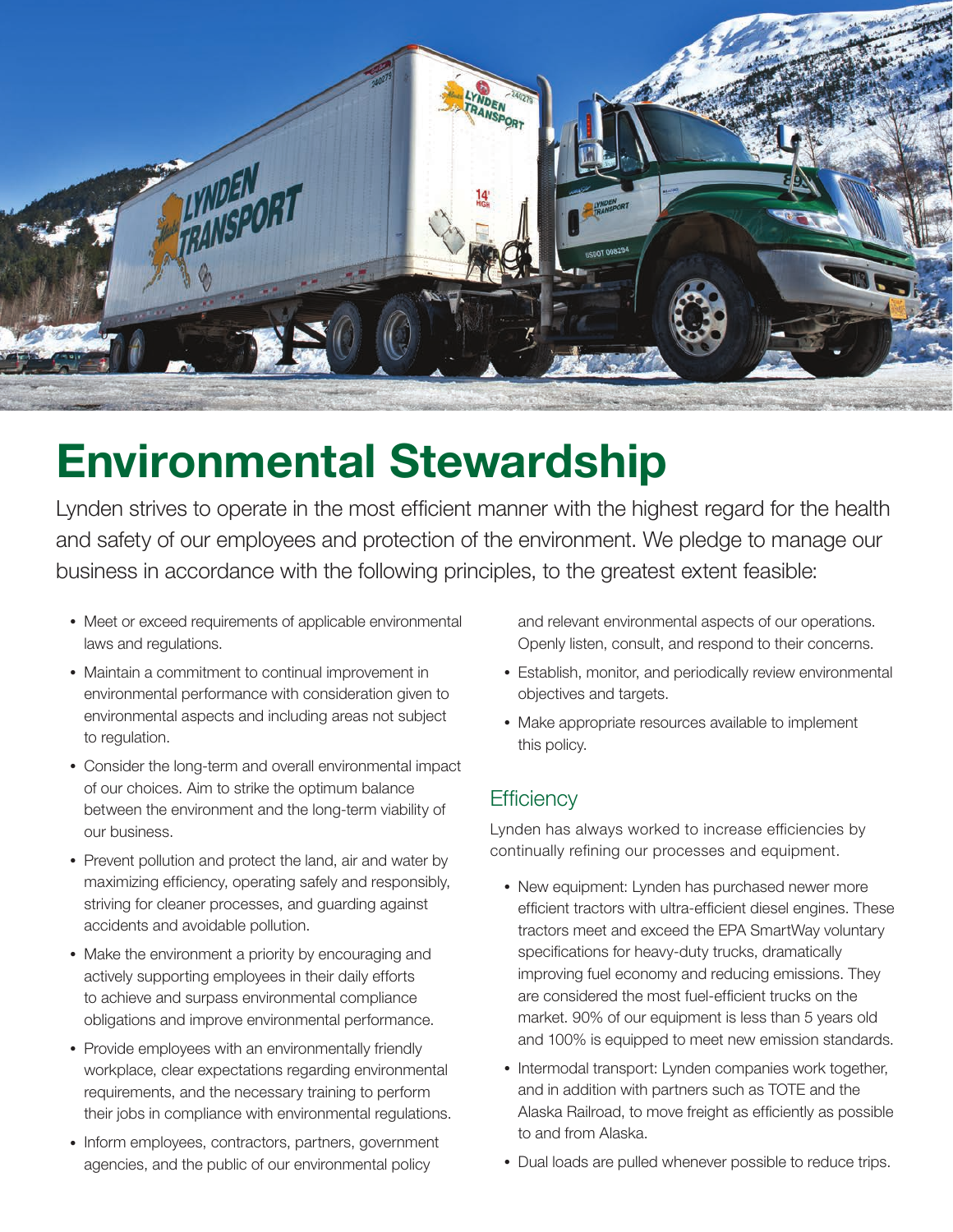- Utilize piggyback tractors to conserve fuel.
- Payloads and backhaul opportunities are maximized, this helps minimize the number of trips, trucks and fuel needed to move freight.
- We reduced our highway speed to save fuel and increase efficiency.
- Electric forklifts for warehouses and docks.
- Electric rather than diesel reefers are used on ship, rail and truck.
- Trucks transmit to highway scales electronically allowing trucks to save time and fuel.
- Meticulous service maintenance schedules optimizes equipment safety, efficiency, and performance.
- Low idle-time policy.
- We are measuring our carbon foot-print in order to manage the efficiency of our operations and facilities.

## Integrity

We place a high value on safety and doing it right.

- Safety: Lynden prides itself on its safety record and continues to strive for zero accidents.
- Procedures are in place to prevent and react to accidental spills and manage storm water pollution.
- Materials that are harmful to the environment are stored and handled properly.
- Synthetic lubricants are used to extend oil change intervals.
- Spent engine oil, antifreeze, solvent cleaners, and batteries are recovered and recycled.
- In the office, fluorescent lights, batteries, ink cartridges, old computers and other electronic waste are collected and disposed of properly, keeping hazardous substance out of the landfill and groundwater.



- We are continually looking for environmentally friendly processes and products.
- We recycle locally accepted items like paper, plastic, aluminum, cardboard, metals, and wood. We also make the effort to backhaul items from locations where recycling is limited to recycling centers. For example, recycling facilities in Fairbanks are limited, so we backhaul recyclables to Anchorage. Similarly, Alaska does not have facilities to recycle tires, so we backhaul them via barge to Seattle where they can be recycled.

## Awards and Certifications

The Lynden family of companies are pleased to have been recognized for our environmental efforts in both Alaska and the Pacific Northwest, as well as nationally.

### **SmartWay**

Lynden Transport partnered with the EPA's SmartWay Transport Program and became the first Alaska trucking company to qualify for the green program. The SmartWay Transport partnership is a collaboration between the U.S. EPA and transportation companies to voluntarily improve fuel efficiency and reduce air pollution from freight transport. Lynden Transport earned the highest score possible and was awarded the honor of displaying the SmartWay Transport Partner logo, the EPA's symbol of superior fuel efficiency and environmental performance.

#### Green Star

Lynden has earned Alaska's Green Star award, recognizing businesses that practice waste reduction, energy conservation, and pollution prevention.

## Port of Tacoma Clean Truck Program

Lynden Transport met the Port of Tacoma's "Best Management Practices" and has met the Northwest Ports Clean Air Strategy short-term goal of replacing pre-1994 truck engine models with newer engine models by 2010.